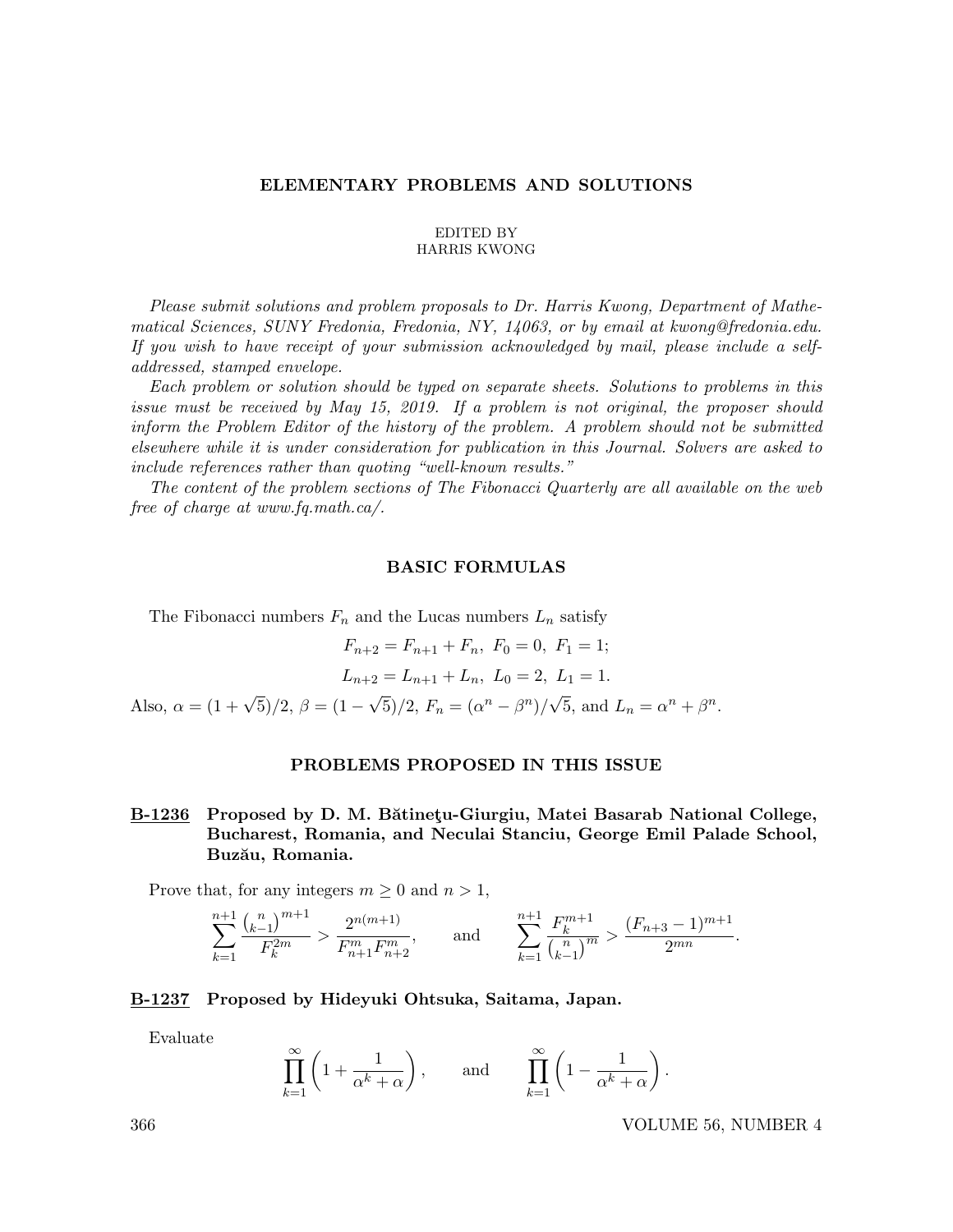,

.

## B-1238 Proposed by Angel Plaza, Universidad de Las Palmas de Gran Canaria, ´ Spain.

Let  $a > 1$  and consider the sequence of real numbers defined recursively by  $x_0 = 0, x_1 = 1$ , and

$$
x_{n+1} = \left(a + \frac{1}{a}\right)x_n - x_{n-1}, \qquad n \ge 1.
$$

Prove that  $\sum_{n=1}^{\infty}$  $n=0$ 1  $\frac{1}{x_{2n}}$  is a rational number if and only if a is a rational number.

## B-1239 Proposed by Ivan V. Fedak, Vasyl Stefanyk Precarpathian National University, Ivano-Frankivsk, Ukraine.

For all integers  $n$ , prove that

$$
\left(\frac{1}{L_n} - \frac{1}{L_{n+1}}\right)^4 + \left(\frac{1}{L_{n+1}} + \frac{1}{L_{n+2}}\right)^4 + \left(\frac{1}{L_{n+2}} + \frac{1}{L_n}\right)^4 = 2\left(\frac{1}{L_n} + \frac{1}{L_{n+1}} - \frac{1}{L_{n+2}}\right)^4.
$$

## B-1240 Proposed by D. M. Bătinetu-Giurgiu, Matei Basarab National College, Bucharest, Romania, and Neculai Stanciu, George Emil Palade School, Buzău, Romania.

Assume  $x_k > 0$  for  $k = 1, 2, ..., n$ . Prove that, for any positive integers  $m \ge 1$  and  $n > 1$ ,

$$
\left(\sum_{k=1}^{n} \frac{1}{x_k}\right) \left(\sum_{\substack{i=1 \ \text{cyclic}}}^{n} \frac{x_i x_{i+1}}{F_m x_i + F_{m+1} x_{i+1}}\right) \ge \frac{n^2}{F_{m+2}}
$$
\n
$$
\left(\sum_{k=1}^{n} \frac{1}{x_k}\right) \left(\sum_{\substack{i=1 \ \text{cyclic}}}^{n} \frac{x_i x_{i+1}}{L_m x_i + L_{m+1} x_{i+1}}\right) \ge \frac{n^2}{L_{m+2}}
$$

#### SOLUTIONS

Editor's Notes. In the solution to Elementary Problem B-1208 that appeared in the May issue, the first round of row reductions should be carried out according to  $k = n + 1, n, \ldots, 3$ . The two rounds of row reductions can be combined into one. For  $k = n + 1, n, \ldots, 3$ , subtract the sum of row  $k-1$  and row  $k-2$  from row k. Next, subtracting the first row from the second yields the last augmented matrix shown in the solution.

## Another Application of the AM-GM Inequality

B-1216 Proposed by D. M. Bătinetu-Giurgiu, Matei Basarab National College, Bucharest, Romania, and Neculai Stanciu, George Emil Palade School, Buzău, Romania. (Vol. 55.4, November 2017)

NOVEMBER 2018 367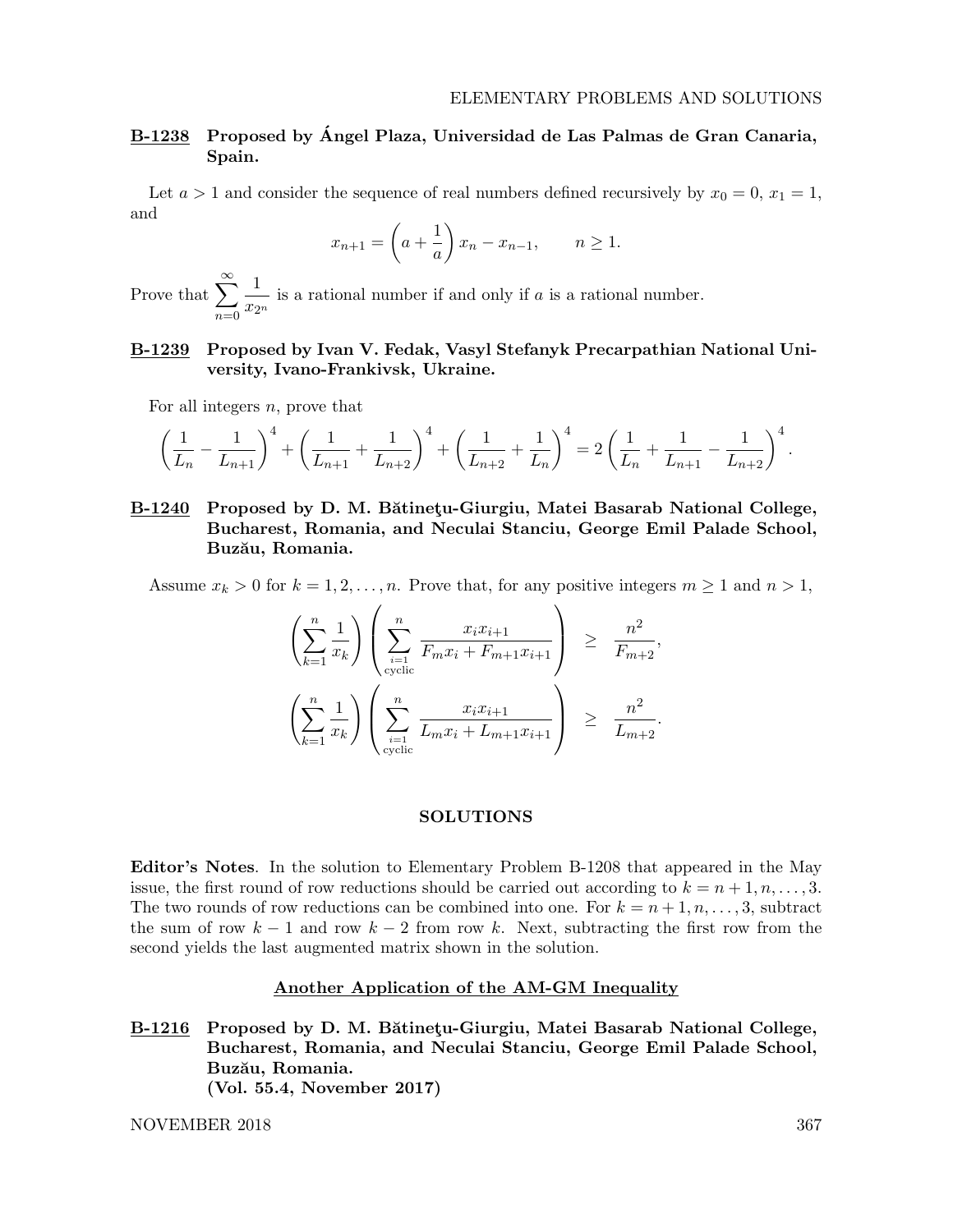## THE FIBONACCI QUARTERLY

Prove that, for any positive real number  $m$ , and any positive integer  $n$ ,

$$
F_n^m F_{n+1}^m \sum_{k=1}^n \frac{L_k^{m+1}}{F_k^{2m}} \ge n^{m+1} \left( \prod_{k=1}^n L_k \right)^{\frac{m+1}{n}}.
$$

! <sup>m</sup>+1

# Solution 1 by Angel Plaza, Universidad de Las Palmas de Gran Canaria, Spain. ´

 $\sum_{k=1}^n \tilde{F_k^2}$ : The proposed inequality follows from the AM-GM inequality and the identity  $F_nF_{n+1}$  =

$$
F_n^m F_{n+1}^m \sum_{k=1}^m \frac{L_k^{m+1}}{F_k^{2m}} \geq F_n^m F_{n+1}^n \cdot n \sqrt[n]{\prod_{k=1}^n \frac{L_k^{m+1}}{F_k^{2m}}}
$$
  

$$
= \left(\frac{F_n F_{n+1}}{\sqrt[n]{\prod_{k=1}^n F_k^2}}\right)^m \cdot n \left(\prod_{k=1}^n L_k\right)^{\frac{m+1}{n}}
$$
  

$$
= \left(\frac{\sum_{k=1}^n F_k^2}{\sqrt[n]{\prod_{k=1}^n F_k^2}}\right)^m \cdot n \left(\prod_{k=1}^n L_k\right)^{\frac{m+1}{n}}
$$
  

$$
\geq \left(\frac{n \sqrt[n]{\prod_{k=1}^n F_k^2}}{\sqrt[n]{\prod_{k=1}^n F_k^2}}\right)^m \cdot n \left(\prod_{k=1}^n L_k\right)^{\frac{m+1}{n}}
$$
  

$$
= n^{m+1} \left(\prod_{k=1}^n L_k\right)^{\frac{m+1}{n}}.
$$

Solution 2 by Wei-Kai Lai and John Risher (student) (jointly), University of South Carolina Salkehatchie, Walterboro, SC.

According to Radon's Inequality, we know that

$$
\sum_{k=1}^{n} \frac{L_k^{m+1}}{F_k^{2m}} \ge \frac{\left(\sum_{k=1}^{n} L_k\right)^{m+1}}{\left(\sum_{k=1}^{n} F_k^2\right)^m}.
$$

To prove the claimed inequality, we therefore only need to prove that

$$
F_n^m F_{n+1}^m \frac{\left(\sum_{k=1}^n L_k\right)^{m+1}}{\left(\sum_{k=1}^n F_k^2\right)^m} \ge n^{m+1} \left(\prod_{k=1}^n L_k\right)^{\frac{m+1}{n}}.
$$

Since  $\sum_{k=1}^{n} F_k^2 = F_n F_{n+1}$ , the above inequality is equivalent to

$$
\left(\sum_{k=1}^n L_k\right)^{m+1} \ge n^{m+1} \left(\prod_{k=1}^n L_k\right)^{\frac{m+1}{n}},
$$

which is apparently true due to the AM-GM inequality.

Also solved by Brian Bradie, Kenny B. Davenport, I. V. Fedak, Dmitry Fleischman, Hideyuki Ohtsuka, and the proposers.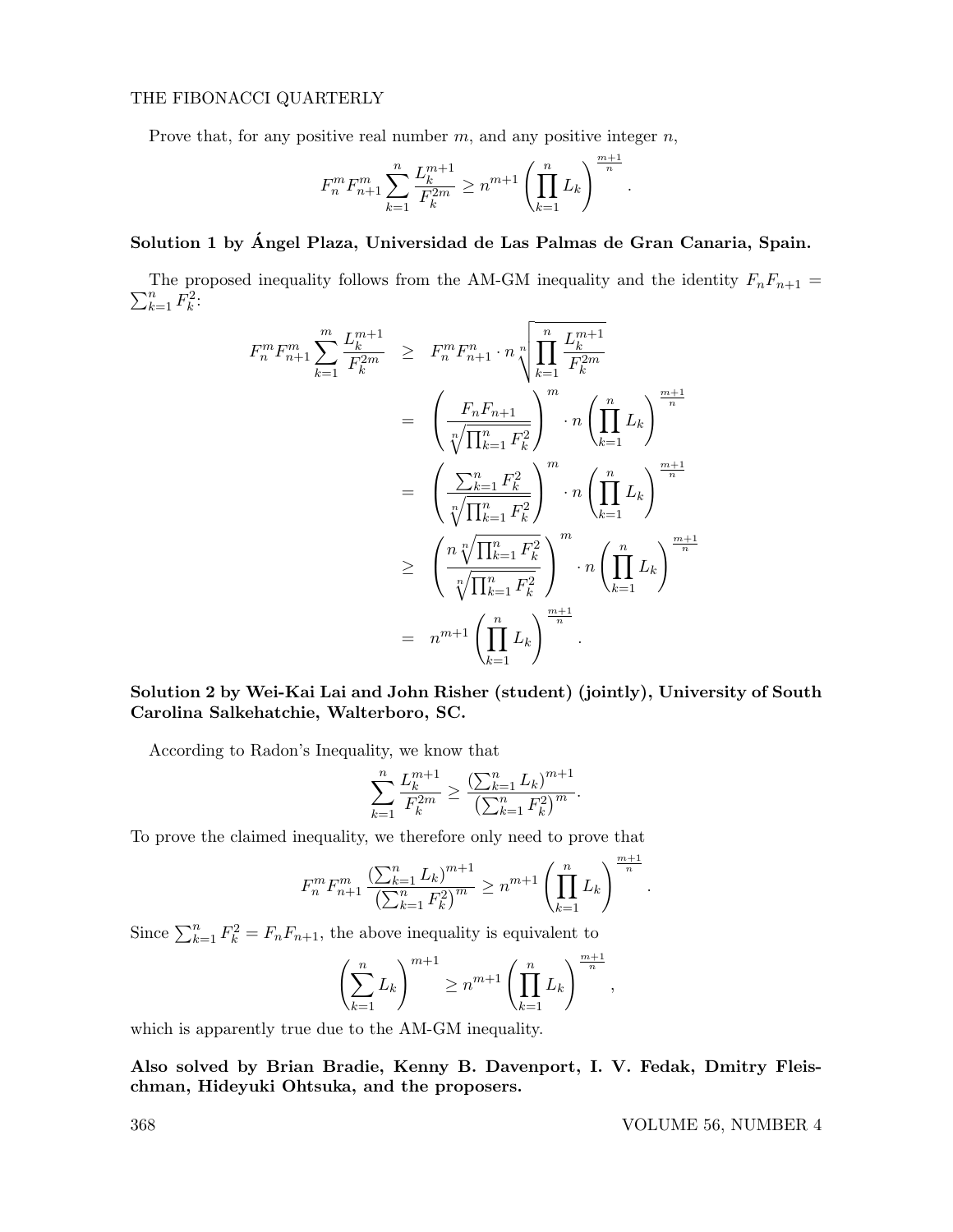### Help From Exponential Generating Function

## B-1217 Proposed by Hideyuki Ohtsuka, Saitama, Japan. (Vol. 55.4, November 2017)

Let  $M_{k_i} = 2^{(i-1)k_i} L_{k_i}$ . For integers  $r \ge 1$  and  $n \ge 0$ , find a closed form expression for the sum

$$
S_n = \sum_{\substack{0 \le k, k_1, \dots, k_r \le n \\ k+k_1 + \dots + k_r = n}} \frac{F_k M_{k_1} M_{k_2} \cdots M_{k_r}}{k! \, k_1! \, k_2! \, \dots \, k_r!}.
$$

## Solution by Brian Bradie, Christopher Newport University, Newport News, VA.

The exponential generating function for the Fibonacci numbers is

$$
G_F(x) = \sum_{k=0}^{\infty} \frac{F_k}{k!} x^k = \frac{1}{\sqrt{5}} (e^{\alpha x} - e^{\beta x}),
$$

whereas the exponential generating function for the Lucas numbers is

$$
G_L(x) = \sum_{k=0}^{\infty} \frac{L_k}{k!} x^k = e^{\alpha x} + e^{\beta x}.
$$

It follows that the exponential generating function for  $M_{k_i}$  is

$$
G_i(x) = \sum_{k_i=0}^{\infty} \frac{M_{k_i}}{k_i!} x^{k_i} = \sum_{k_i=0}^{\infty} \frac{L_{k_i}}{k_i!} (2^{i-1}x)^{k_i} = G_L(2^{i-1}x) = e^{2^{i-1}\alpha x} + e^{2^{i-1}\beta x}.
$$

Due to convolution, we can now recognize  $S_n$  as the coefficient of  $x^n$  in the product

$$
G_F(x)G_1(x)G_2(x)\cdots G_r(x)
$$
  
=  $\frac{1}{\sqrt{5}}\left(e^{\alpha x}-e^{\beta x}\right)\left(e^{\alpha x}+e^{\beta x}\right)\left(e^{2\alpha x}+e^{2\beta x}\right)\cdots\left(e^{2^{r-1}\alpha x}+e^{2^{r-1}\beta x}\right)$   
=  $\frac{1}{\sqrt{5}}\left(e^{2\alpha x}-e^{2\beta x}\right)\left(e^{2\alpha x}+e^{2\beta x}\right)\cdots\left(e^{2^{r-1}\alpha x}+e^{2^{r-1}\beta x}\right)$   
=  $\frac{1}{\sqrt{5}}\left(e^{4\alpha x}-e^{4\beta x}\right)\cdots\left(e^{2^{r-1}\alpha x}+e^{2^{r-1}\beta x}\right)$   
:  $\vdots$   
=  $\frac{1}{\sqrt{5}}\left(e^{2^r\alpha x}-e^{2^r\beta x}\right).$ 

Therefore,

$$
S_n = \frac{1}{\sqrt{5}} \left[ \frac{(2^r \alpha)^n}{n!} - \frac{(2^r \beta)^n}{n!} \right] = \frac{2^{rn} F_n}{n!}.
$$

Also solved by Raphael Schumacher (student), and the proposer.

## Simplifying a Complicated Expression

## B-1218 Proposed by Ivan V. Fedak, Vasyl Stefanyk Precarpathian National University, Ivano-Frankivsk, Ukraine. (Vol. 55.4, November 2017)

Find a closed form expression for

$$
(L_{n+1}-1)F_n(F_{2n+2}-F_{n+2})+(1-F_n-F_{n+2})F_{n+2}(F_{2n+2}-F_{n+3})+(F_{2n+2}-F_{n+2})(F_{2n+2}-F_{n+3}).
$$
  
NOVEMBER 2018 369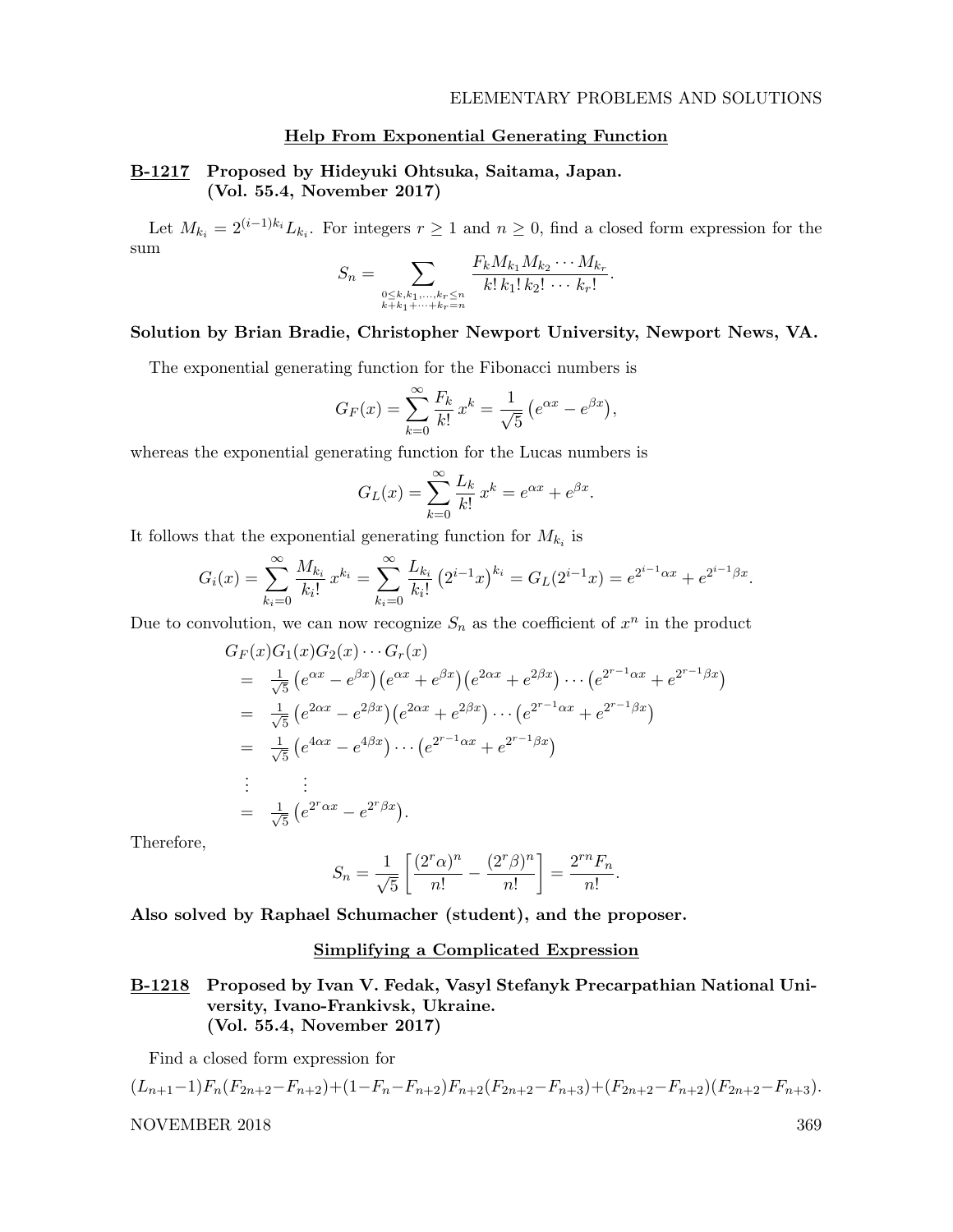#### THE FIBONACCI QUARTERLY

### Solution 1 by Charles K. Cook, Sumter, SC.

The well-known identities  $F_{2n} = F_n L_n$  and  $L_n = F_{n-1} + F_{n+1}$  will be used as needed. Let A represent the first term,  $B$ , the second, and  $C$ , the third, of the given sum. Expanding and using the above identities yields

$$
A = F_n F_{n+1} L_{n+1}^2 - F_n (F_{n+1} + F_{n+2}) L_{n+1} + F_n F_{n+2},
$$
  
\n
$$
B = -F_{n+1} F_{n+2} L_{n+1}^2 + F_{n+2} (F_{n+1} + F_{n+3}) L_{n+1} - F_{n+2} F_{n+3},
$$
  
\n
$$
C = F_{n+1}^2 L_{n+1}^2 - F_{n+1} (F_{n+2} + F_{n+3}) L_{n+1} + F_{n+2} F_{n+3}.
$$

The coefficient for  $L_{n+1}^2$  in the sum is

$$
F_n F_{n+1} - F_{n+1} F_{n+2} + F_{n+1}^2 = F_{n+1} (F_n - F_{n+2} + F_{n+1}) = 0,
$$

whereas the coefficient for  $L_{n+1}$  is

$$
-F_n(F_{n+1} + F_{n+2}) + F_{n+2}(F_{n+1} + F_{n+3}) - F_{n+1}(F_{n+2} + F_{n+3})
$$
  
= 
$$
-F_n(F_{n+1} + F_{n+2}) + (F_{n+2} - F_{n+1})F_{n+3}
$$
  
= 0,

and the remaining terms are

$$
F_n F_{n+2} - F_{n+2} F_{n+3} + F_{n+2} F_{n+3} = F_n F_{n+2}.
$$

Thus, adding A, B, and C, the required closed form for the given sum is  $F_nF_{n+2}$ .

## Solution 2 by Hideyuki Ohtsuka, Saitama, Japan.

We use the well-known identities  $F_{2m} = F_m L_m$ , and  $F_{m-1} + F_{m+1} = L_m$ . Let  $t = L_{n+1} - 1$ . Then, we have

$$
F_{2n+2} - F_{n+2} = F_{n+1}L_{n+1} - F_{n+1} - F_n = tF_{n+1} - F_n;
$$
  
\n
$$
F_{2n+2} - F_{n+3} = F_{n+1}L_{n+1} - F_{n+1} - F_{n+2} = tF_{n+1} - F_{n+2};
$$
  
\n
$$
1 - F_n - F_{n+2} = 1 - L_{n+1} = -t.
$$

By the above identities, the expression of the problem is

$$
tF_n(tF_{n+1} - F_n) - tF_{n+2}(tF_{n+1} - F_{n+2}) + (tF_{n+1} - F_n)(tF_{n+1} - F_{n+2})
$$
  
=  $t^2F_{n+1}(F_n - F_{n+2} + F_{n+1}) + t[F_{n+2}(F_{n+2} - F_{n+1}) - F_n(F_n + F_{n+1})] + F_nF_{n+2}$   
=  $t(F_{n+2}F_n - F_nF_{n+2}) + F_nF_{n+2}$   
=  $F_nF_{n+2}$ .

#### Solution 3 by the proposer.

We use the identity  $F_{2n+2} = F_{n+1}L_{n+1} = F_{n+1}(F_n + F_{n+2})$  to write the given expression as

$$
F_{n}F_{n+2}\left[\frac{(F_{2n+2}-F_{n+1})(F_{2n+2}-F_{n+2})}{F_{n+1}F_{n+2}} -\frac{(F_{2n+2}-F_{n+1})(F_{2n+2}-F_{n+3})}{F_{n}F_{n+1}}+\frac{(F_{2n+2}-F_{n+2})(F_{2n+2}-F_{n+3})}{F_{n}F_{n+2}}\right].
$$

Let

$$
P(x) = \frac{(x - F_{n+1})(x - F_{n+2})}{F_{n+1}F_{n+2}} - \frac{(x - F_{n+1})(x - F_{n+3})}{F_nF_{n+1}} + \frac{(x - F_{n+2})(x - F_{n+3})}{F_nF_{n+2}}.
$$

370 VOLUME 56, NUMBER 4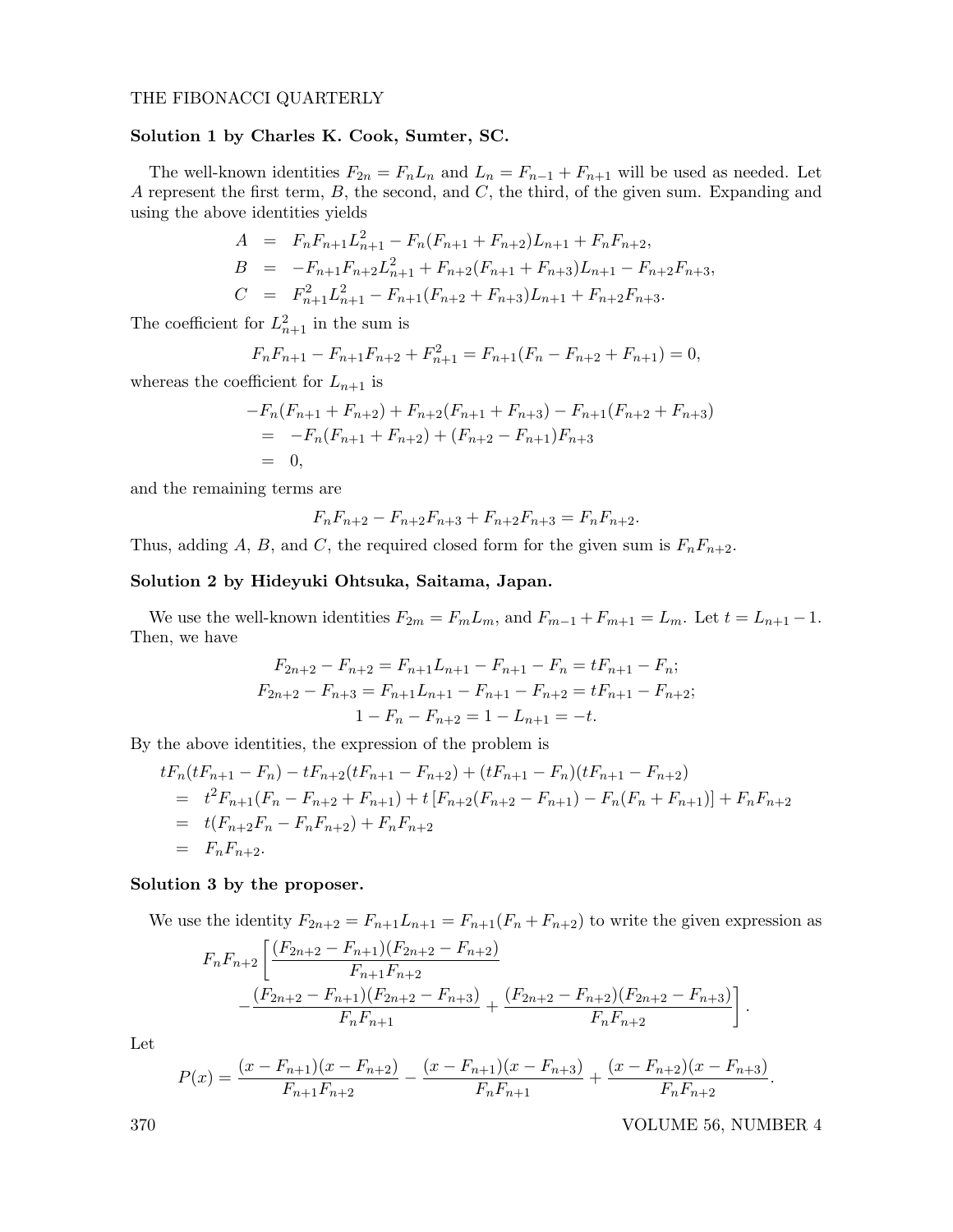We have

$$
P(F_{n+1}) = P(F_{n+2}) = P(F_{n+3}) = 1.
$$

Therefore,  $P(x) \equiv 1$ . Thus, a closed form for the expression is

$$
F_n F_{n+2} \cdot P(F_{2n+2}) = F_n F_{n+2}.
$$

Also solved by Brian D. Beasley, Kenny B. Davenport, Steve Edwards, Dmitry Fleischman, G. C. Greubel, Kantaphon Kuhapatanakul, Wei-Kai Lai, Ehren Metcalfe, Verónica Molina Reales (student), Ángel Plaza, Raphael Schumacher (student), Jason L. Smith, Elizabeth S. Spoehel (student), and the proposers.

### An Inequality with a Cyclic Sum

B-1219 Proposed by D. M. Bătinețu-Giurgiu, Matei Basarab National College, Bucharest, Romania, and Neculai Stanciu, George Emil Palade School, Buzău, Romania. (Vol. 55.4, November 2017)

Prove that, for any integer  $n \geq 2$ ,

$$
\frac{F_n^4 + F_n^2 + 1}{F_n} + \sum_{k=1}^{n-1} \frac{F_k^4 + F_k^2 F_{k+1}^2 + F_{k+1}^4}{F_k F_{k+1}} > 3F_n F_{n+1}.
$$

**Editor's Note:** The condition on *n* should be  $n \geq 3$ .

## Solution by Ángel Plaza, Universidad de Las Palmas de Gran Canaria, Spain.

Since  $F_1 = 1$ , and

$$
F_n F_{n+1} = \sum_{k=1}^n F_k^2,
$$

the proposed inequality may be written as

$$
\sum_{\substack{k=1\\ \text{cyclic}}}^n \frac{F_k^4+F_k^2F_{k+1}^2+F_{k+1}^4}{F_kF_{k+1}} > 3 \sum_{k=1}^n F_k^2,
$$

which is a special case of the following more general inequality.

**Lemma.** Let  $a_1, \ldots, a_m$  be a sequence of positive real numbers. Then,

$$
\sum_{\substack{k=1\\cyclic}}^m \frac{a_k^4 + a_k^2 a_{k+1}^2 + a_{k+1}^4}{a_k a_{k+1}} \ge 3 \sum_{k=1}^m a_k^2.
$$

**Proof.** It is enough to prove that, if  $a, b > 0$ , then

$$
\frac{a^4 + a^2b^2 + b^4}{ab} \ge \frac{3}{2}(a^2 + b^2),
$$

which is equialent to

$$
2(a^4 + a^2b^2 + b^4) \ge 3ab(a^2 + b^2).
$$

NOVEMBER 2018 371